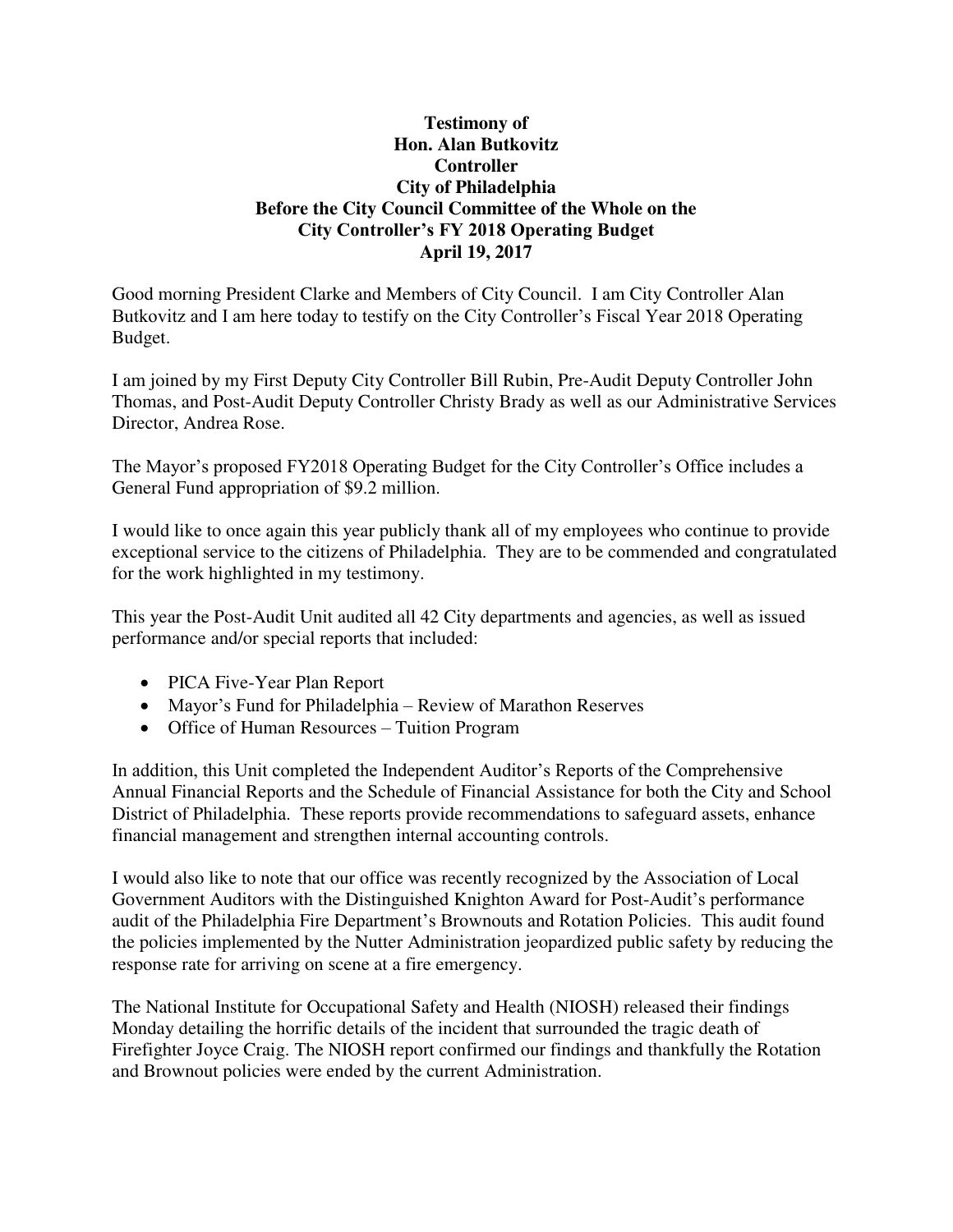The Pre-Audit Division reviewed more than \$275 million in public works contract invoices over the last year. Through the Pre-Audit's Tech Unit's efforts to monitor invoices and to perform construction site visits, we saved taxpayers \$1.3 million last year by identifying contractors who were billing too much for services and/or not performing the services listed on the invoice.

Based on our experience with contract compliance auditing, the Pre-Audit staff participated in meetings with numerous stakeholders regarding the current state of diversity and inclusion in the construction industry. Those stakeholders included but were not limited to several city council members such as Councilwoman Cindy Bass and Councilman Derek Green along with their staff, representatives of the Mayor's Administration including the OEO Advisory Committee, representatives of the General Building Contractors Association, and representatives of the National Association of Minority Contractors.

The Fraud and Special Investigations Division managed 104 cases last year, almost doubling the number of cases from the prior year. In addition to reports of misconduct, time fraud, vehicle misuse and residency investigations, they produced many reports including the investigations into the City's Mail Center, an assessment of Charter School managers, and a review of the City's performance for responding to potholes repairs.

They also played a major role in the Follow-Up Investigation of the Mayor's Fund for Philadelphia. This investigation identified hundreds of thousands of dollars in questionable spending and resulted in the current Administration implementing some of our recommendations in order to improve accountability and to ensure that the money is used to fund programs that benefit all Philadelphians.

The Policy Unit was busy this year with our Retirement Security Initiative, which included our report last May, "Retirement Security in Philadelphia: An Analysis of Current Conditions and Paths to Better Outcomes." It analyzed the state of retirement security in Philadelphia and its impact on the fiscal and economic health of the City.

I look forward to working with City Council, particularly Councilwoman Cherelle Parker, on this issue going forward.

We continued to work on our Anchor Procurement Initiative. We have greatly accelerated and deepened the work of this initiative, in partnership with the Commerce Department and our numerous partners among Philadelphia's eds-and-meds institutions. We particularly thank Councilman Al Taubenberger for his interest in and support for the indoor agriculture project.

We continued to monitor tax revenues on a real-time basis through our monthly economic reports. In the very near future we will be including disaggregated wage tax data in these reports, which will allow policymakers to understand job flow in our City by industry and geography.

Finally, on the issue of Criminal Justice Reform, a report is underway which will analyze the multi-faceted costs of our cash bail system. We are working with the Public Defenders